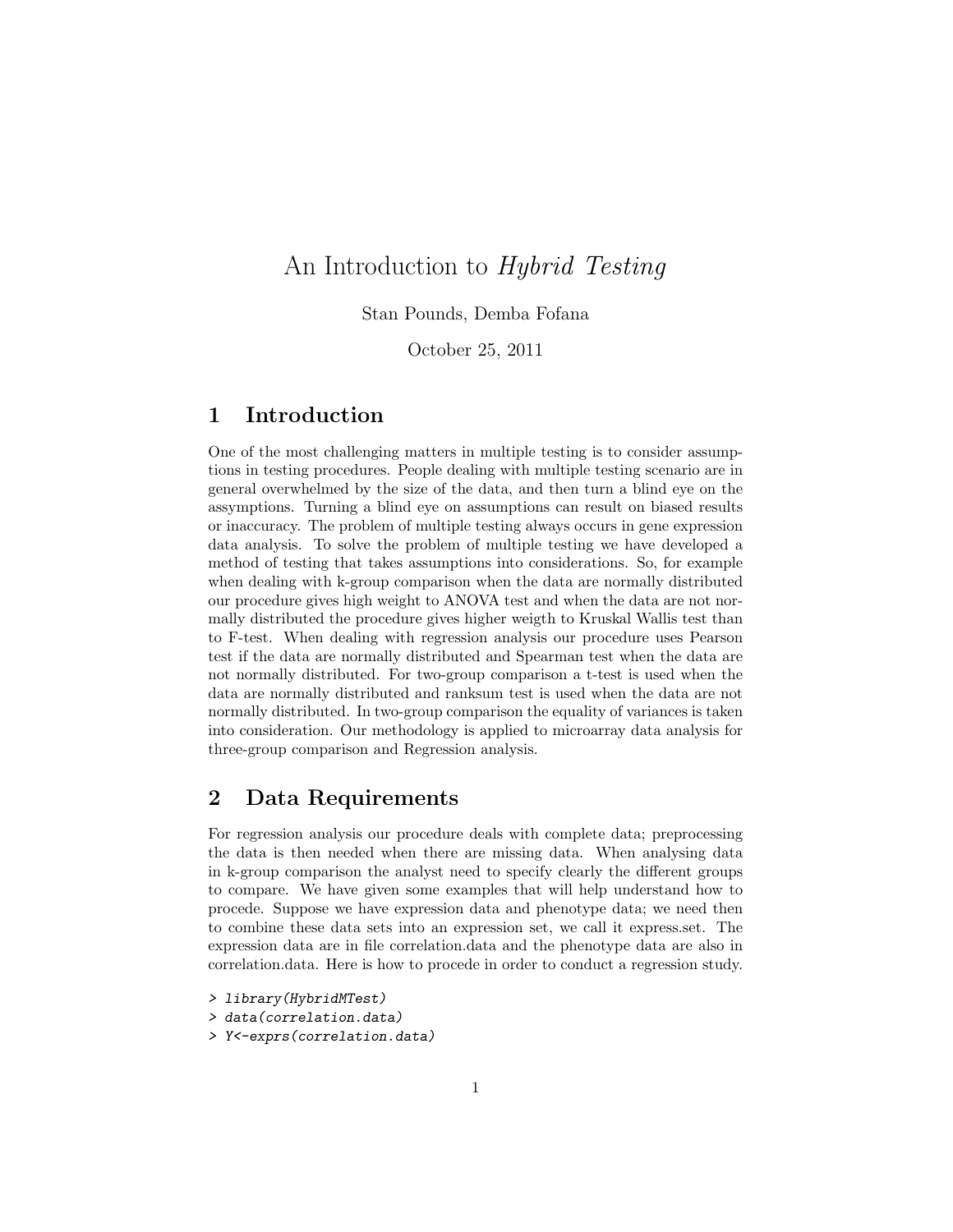```
> x<-pData(correlation.data)
> test.specs<-cbind.data.frame(label=c("pearson","spearman","shapiro"),
+ func.name=c("row.pearson","row.spearman","row.slr.shapiro"),
+ x=rep("x",3),
+ opts=rep("",3))
> ebp.def<-cbind.data.frame(wght=c("shapiro.ebp","(1-shapiro.ebp)"),
+ mthd=c("pearson.ebp","spearman.ebp"))
> corr.res<-hybrid.test(correlation.data,test.specs,ebp.def)
> head(corr.res)
 pearson.stat pearson.pval pearson.ebp spearman.stat
1 0.1691322 0.32408047 0.5733143 0.12188687
2 0.1378469 0.42270896 0.7304976 0.07632409
3 0.1563656 0.36245200 0.6256931 0.09859064
4 0.3080026 0.06762317 0.3960809 0.31198919
5 0.2266644 0.18372621 0.4389164 0.20168608
6 0.1362335 0.42821043 0.7418425 0.20657700
 spearman.pval spearman.ebp shapiro.stat shapiro.pval
1 0.47884669 0.4165712 0.9332133 0.031356622
2 0.65817864 0.4747819 0.9401584 0.051379824
3 0.56727867 0.4190165 0.9406454 0.053206026
4 0.06396674 0.2862117 0.9566950 0.169710037
5 0.23816781 0.4077764 0.9824013 0.823178934
6 0.22673574 0.4071157 0.9066853 0.005224356
 shapiro.ebp wgt.mean.ebp best.pval best.ebp
1 0.11546141 0.4346690 0.47884669 0.4082477
2 0.15068827 0.5133152 0.65817864 0.4156794
3 0.16181081 0.4524590 0.56727867 0.4118789
4 0.57744066 0.3496546 0.06762317 0.2730540
5 1.00000000 0.4389164 0.18372621 0.3707854
6 0.04496325 0.4221661 0.22673574 0.3862690
```
## 3 Microarray Data Analysis

Since multiple testing is widely used in microarray gene expression data, we are using microarray data analysis to illustrate our procedures. However our procedure can be used for other types of data analysis for multiple testing. The prerequisite is that the user needs to understand empirical Bayes probabilities, False Discovery Rate(FDR). Empirical Bayes probabilities are known also by local FDR; genes which empirical Bayes probabilities are less than a given cut off point are said to be expressed. As mentioned in Efron et al., empirical Bayes probabilities take multiple testing into consideration.

Let's give another example for k-group comparison scenario.

```
> library(HybridMTest)
```
> data(GroupComp.data)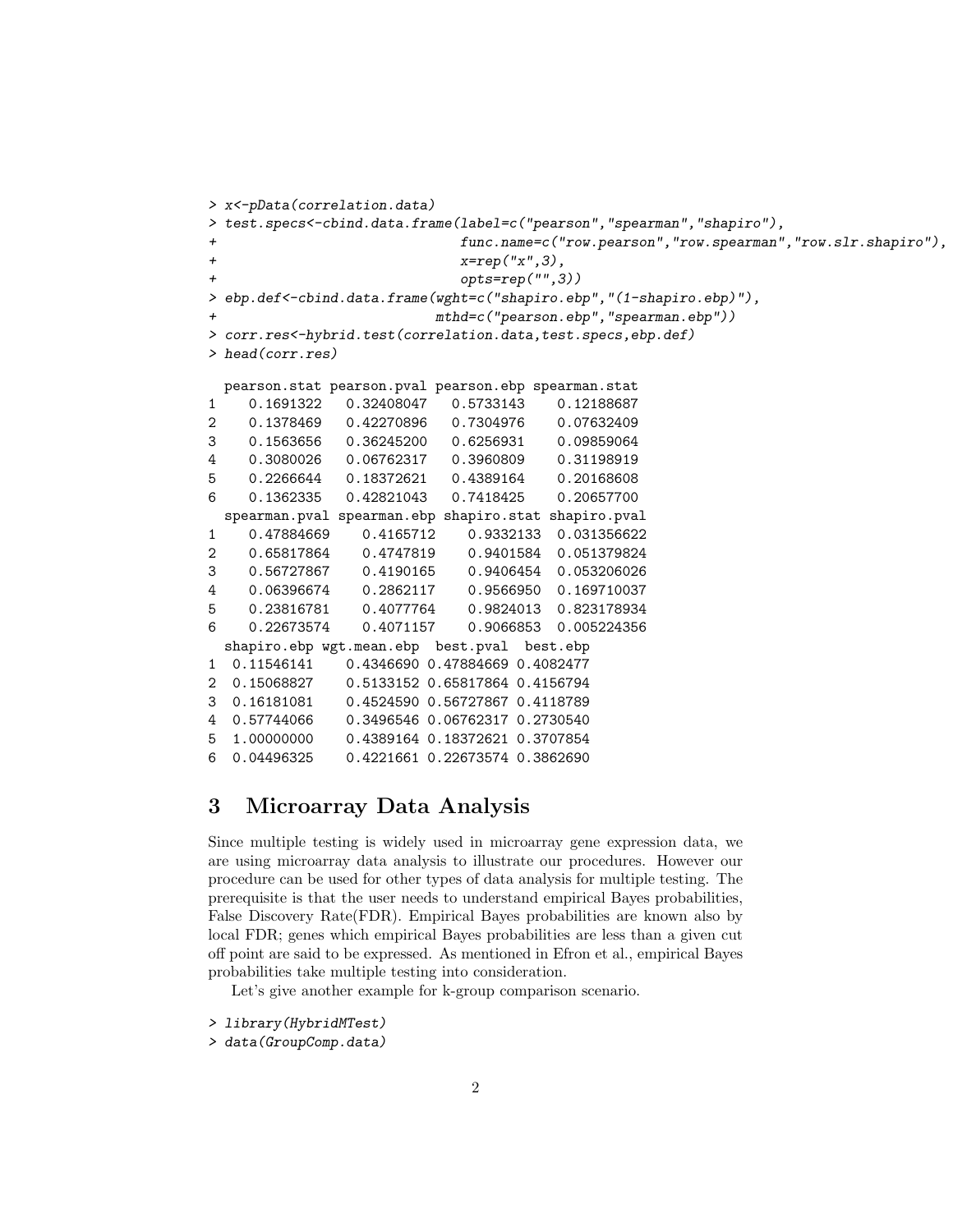```
> brain.express.set <- exprs(GroupComp.data)
> brain.pheno.data <- pData(GroupComp.data)
> brain.express.set[1:5, 1:8]
      Y 1 Y 2 Y 3 Y 4 Y 5 Y 6
1 3.328627 3.490428 7.808851 6.267770 7.451358 8.945424
2 3.214868 4.102643 9.073030 6.503689 7.369979 5.239628
3 7.376696 7.403122 4.238445 5.368776 6.971200 5.751302
4 8.722889 9.944269 8.942526 9.260197 4.681205 9.584824
5 7.684094 8.830104 4.182050 7.824086 8.039448 7.950749
      Y 7 Y 8
1 5.030438 5.403578
2 8.250280 5.843255
3 7.612831 6.227919
4 4.903050 7.205041
5 8.129559 6.463341
   head(brain.pheno.data)
    grp
Y 1 grp1
Y 2 grp1
Y 3 grp1
Y 4 grp1
Y 5 grp1
Y 6 grp1
> test.specs<-cbind.data.frame(label=c("anova","kw","shapiro"),
+ func.name=c("row.oneway.anova","row.kruskal.wallis","row.kgrp.
+ x=rep("grp",3),
+ opts=rep("",3))
> ebp.def<-cbind.data.frame(wght=c("shapiro.ebp","(1-shapiro.ebp)"),
                         mthd=c("anova.ebp", "kw.ebp")> Kgrp.res<-hybrid.test(GroupComp.data,test.specs,ebp.def)
> head(Kgrp.res)
 anova.stat anova.pval anova.ebp kw.stat
1 1.4044783 2.514820e-01 2.981217e-01 2.328232
2 0.8461295 4.328757e-01 1.000000e+00 1.808631
3 10.0989499 1.228159e-04 2.455672e-04 17.487984
4 16.7224426 8.554658e-07 1.717332e-06 24.371043
5 42.5883642 2.544631e-13 2.796332e-12 40.246356
6 1.0030499 3.713241e-01 5.425748e-01 1.949219
      kw.pval kw.ebp shapiro.stat shapiro.pval
1 3.121985e-01 3.953826e-01 0.9455597 0.001534488
2 4.048188e-01 6.705833e-01 0.9535278 0.004483816
3 1.594162e-04 3.081395e-04 0.9884533 0.671483770
```